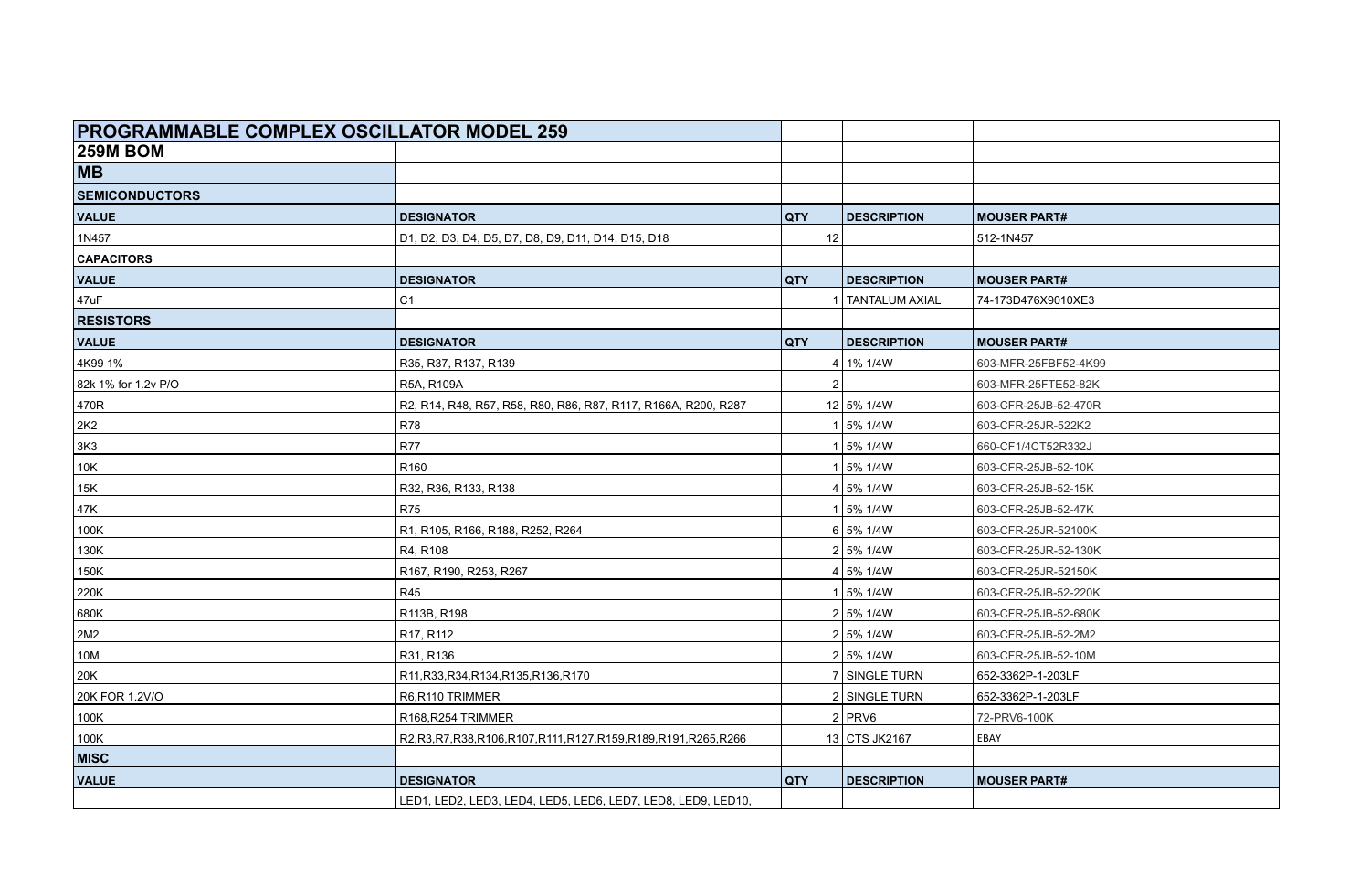|                       |                                                                      | 15             |                                         | 630-HLMP-K101       |
|-----------------------|----------------------------------------------------------------------|----------------|-----------------------------------------|---------------------|
|                       | LED11, LED12, LED13, LED14, LED15                                    |                |                                         |                     |
|                       |                                                                      |                | 1 BANANA JACK BLUE                      | 530-108-0910-1      |
|                       |                                                                      |                | 8 BANANA JACK BLACK 530-108-0903-1      |                     |
|                       |                                                                      |                | 10 TINIJAX                              | 502-41              |
| DPDT ON-OFF-(ON)      | 7207                                                                 |                | 1 TOGGLE SWITCH                         | 611-7207SYCQE       |
| DPDT ON-ON-ON         | 7211                                                                 |                | 1   TOGGLE SWITCH                       | 611-7211-002        |
| SPDT ON-OFF-ON        | 7103                                                                 |                | 1   TOGGLE SWITCH                       | 611-7103-002        |
| SPDT (ON)-OFF-(ON)    | 7105                                                                 |                | 1 TOGGLE SWITCH                         | 611-7105-002        |
| SPDT ON-ON            | 7101                                                                 |                | 4 TOGGLE SWITCH                         | 611-7101-002        |
|                       | PLD1, PLD2                                                           |                | 2 PIN FEMALE HEADER 517-929836-01-26-RK |                     |
|                       |                                                                      |                | 7 BLUE SWITCH CAP                       | <b>THONK</b>        |
|                       |                                                                      |                | 1 WHITE SWITCH CAP                      | <b>THONK</b>        |
| PCB <sub>2</sub>      |                                                                      |                |                                         |                     |
| <b>SEMICONDUCTORS</b> |                                                                      |                |                                         |                     |
| <b>VALUE</b>          | <b>DESIGNATOR</b>                                                    | <b>QTY</b>     | <b>DESCRIPTION</b>                      | <b>MOUSER PART#</b> |
| 1N457                 | D1, D2, D3, D4, D5, D6, D7, D8, D9, D10, D11, D12, D13               | 13             |                                         | 512-1N457           |
| 1N5228                | Z1                                                                   | $\overline{1}$ |                                         | 78-1N5228B          |
| <b>TL072</b>          | IC1, IC2, IC3, IC18, IC20, IC21, IC26, IC27, IC28, IC29, IC30, IC31, | 16             |                                         | 595-TL072IP         |
|                       | IC32, IC33, IC34, IC35                                               |                |                                         |                     |
| LF13331               | IC4, IC5, IC17, IC23, IC24                                           | 5              |                                         | EBAY 181111957836   |
| CD4001                | IC9, IC14                                                            |                |                                         | 595-CD4001BE        |
| CD4030                | IC8, IC13                                                            | 2              |                                         | 595-CD4030BE        |
| CD4040                | IC11, IC15                                                           | $\mathfrak{p}$ |                                         | 595-CD4040BE        |
| CD4555                | IC7                                                                  |                |                                         | 595-CD4555BE        |
| 74LS05                | IC10, IC16                                                           | $\overline{2}$ |                                         | 595-SN74LS05N       |
| LM301                 | IC12, IC19                                                           | $\mathfrak{p}$ |                                         | 926-LM301AN/NOPB    |
| LM311                 | IC6, IC22, IC25                                                      | 3              |                                         | 595-LM311P          |
| CA3130                | IC36, IC37, IC38, IC39, IC40                                         | 5              |                                         | 968-CA3130EZ        |
| MAT02                 | Q1, Q5                                                               |                | $2$ any dual NPN is fine                | EBAY                |
| MAT03                 | Q2, Q6                                                               |                | $2$ any dual PNP is fine                | EBAY                |
| 2N3958                | Q10/11                                                               |                | 1   LS3958 will work too                | EBAY                |
| 2n3565                | Q3, Q4, Q7, Q8, Q12, Q13                                             | 6              |                                         | 610-PN3565          |
| J201                  | Q9                                                                   |                |                                         | 106-J201            |
| <b>CAPACITORS</b>     |                                                                      |                |                                         |                     |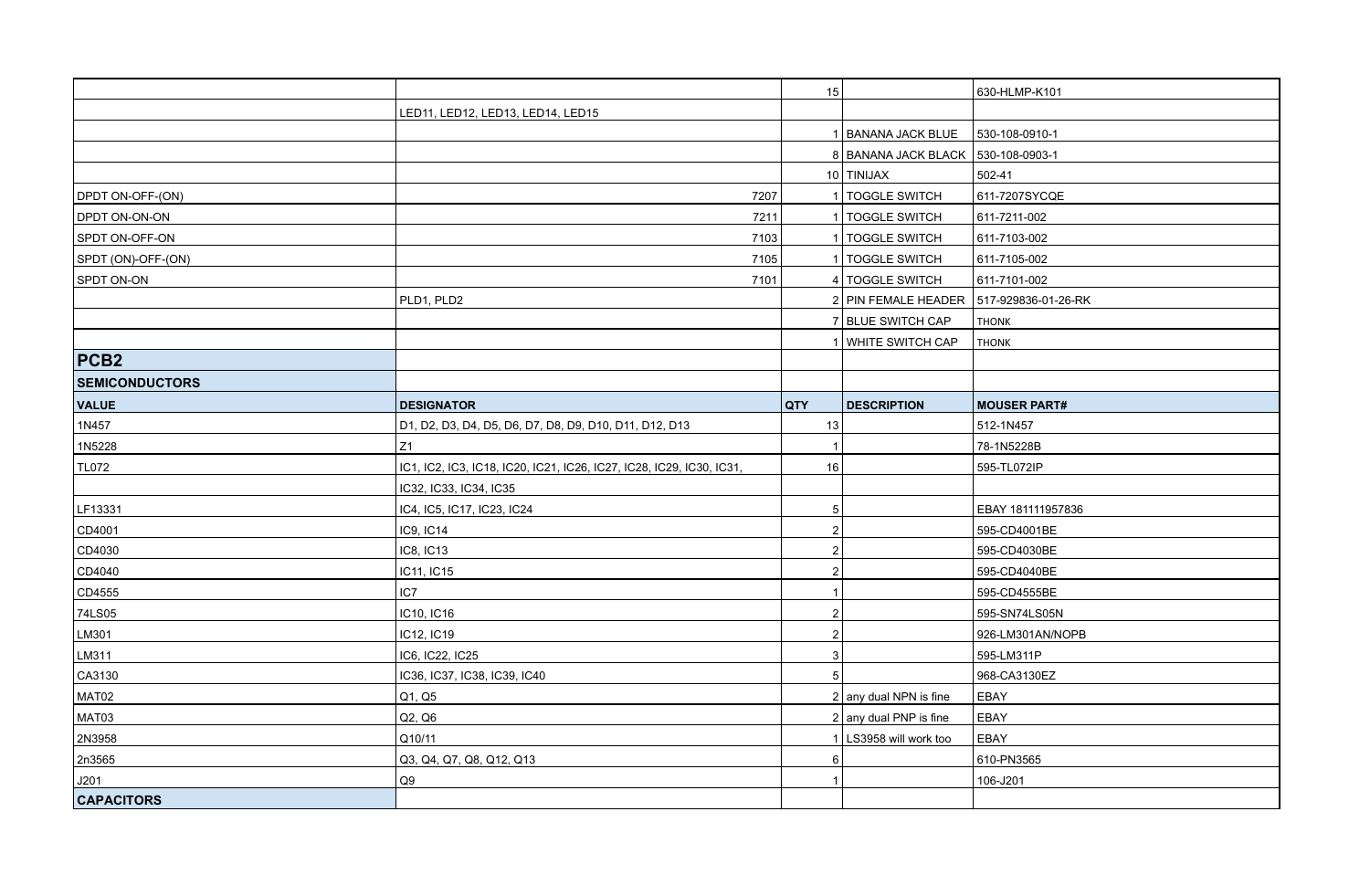| <b>VALUE</b>       | <b>DESIGNATOR</b>                                  | <b>QTY</b> | <b>DESCRIPTION</b>                     | <b>MOUSER PART#</b>  |
|--------------------|----------------------------------------------------|------------|----------------------------------------|----------------------|
| 1uF                | C25, C26, C29, C36                                 |            | 4 TANTALUM AXIAL                       | 74-173D105X9035VWE3  |
| 2.2uF              | C16A                                               |            | 1   TANTALUM AXIAL                     | 74-173D35V2.2        |
| 4.7 <sub>u</sub> F | C37, C38                                           |            | 2   TANTALUM AXIAL                     | 74-173D475X9035WWE3  |
| 10uF               | C35                                                |            | TANTALUM AXIAL                         | 74-173D106X9035XWE3  |
| 47uF               | C3, C16                                            |            | 2   TANTALUM AXIAL                     | 74-173D476X9010XE3   |
| 10pF               | C28A                                               |            | CERAMIC 6.35MM LS                      | 581-SA102A100J       |
| 22pF               | C18                                                |            | CERAMIC 6.35MM LS                      | 581-SA102A220J       |
| 47pF               | C31, C32, C33, C34                                 |            |                                        |                      |
| 100pF              | C1, C4, C14, C15, C17, C21, C22A, C24, C27A, C30   |            | 10 CERAMIC 6.35MM LS                   | 581-SA102A101J       |
| 220pF              | C2, C8A, C9, C11, C20A, C27                        |            | 6 CERAMIC 6.35MM LS                    | 581-SA101A221JAR     |
| 470pF              | C22, C23A, C28                                     |            | 3 CERAMIC 6.35MM LS                    | 581-SA101A471JAR     |
| 2000pF             | C <sub>23</sub>                                    |            | 1   CERAMIC 6.35MM LS   581-SA101C222K |                      |
| 10000pF            | C7, C19, C24A, F1, F2, F3, F4                      |            | 7 CERAMIC 6.35MM LS                    | 581-SA105E103M       |
| 47000pF            | C5, C6, C13, C24B                                  |            | 4 CERAMIC 6.35MM LS                    | 581-SA105C473KAR     |
| 4.7nF              | C8, C20                                            |            | $2$ FILM 10MM LS                       | 871-B32621A6472J     |
| 180nF              | C10, C12                                           |            | $2$ FILM 10MM LS                       | 667-ECW-F2184JAQ     |
|                    |                                                    |            |                                        |                      |
| <b>RESISTORS</b>   |                                                    |            |                                        |                      |
| <b>VALUE</b>       | <b>DESIGNATOR</b>                                  | QTY        | <b>DESCRIPTION</b>                     | <b>MOUSER PART#</b>  |
| 1K 1%              | R118                                               |            | 1   1% 1/4W                            | 603-MFR-25FTF52-1K   |
| 2K49 1%            | R <sub>125</sub>                                   |            | 1   1% 1/4W                            | 603-MFR-25FBF52-2K49 |
| 4K99 1%            | R56, R66, R153, R155                               |            | 4 1% 1/4W                              | 603-MFR-25FBF52-4K99 |
| 10K 1%             | R53, R55, R126, R156, R186, R238, R246, R249, R251 |            | $9 1\% 1/4W$                           | 603-MFR-25FTF52-10K  |
| 15K 1%             | R247                                               |            | 1 1% 1/4W                              | 603-MFR-25FBF52-15K  |
| 20K 1%             | R51, R175, R187, R272                              |            | $4 1\% 1/4W$                           | 603-MFR-25FBF52-20K  |
| 24K9 1%            | R242, R243                                         |            | 2 1% 1/4W                              | 603-MFR-25FTE52-24K9 |
| 28K7 1%            | R <sub>154</sub>                                   |            | 1 1% 1/4W                              | 603-MFR-25FTE52-28K7 |
| 30K 1%             | R120, R226                                         |            | 2 1% 1/4W                              | 603-MFR-25FRF52-30K  |
| 30K1 1%            | R176, R273                                         |            | 2 1% 1/4W                              | 603-MFR-25FBF52-30K1 |
| 33K 1%             | R224                                               |            | 1 1% 1/4W                              | 603-MFR-25FRF52-33K  |
| 43K2 1%            | R236                                               |            | 1 1% 1/4W                              | 603-MFR-25FBF52-43K2 |
| 49K9 1%            | R62, R174, R234, R274                              |            | $4 1\% 1/4W$                           | 603-MFR-25FBF52-49K9 |
| 56K 1%             | R232                                               |            | 1 1% 1/4W                              | 603-MFR-25FRF52-56K  |
| 68K 1%             | R222, R228                                         |            | $2 1\% 1/4W$                           | 603-MFR-25FBF52-68K  |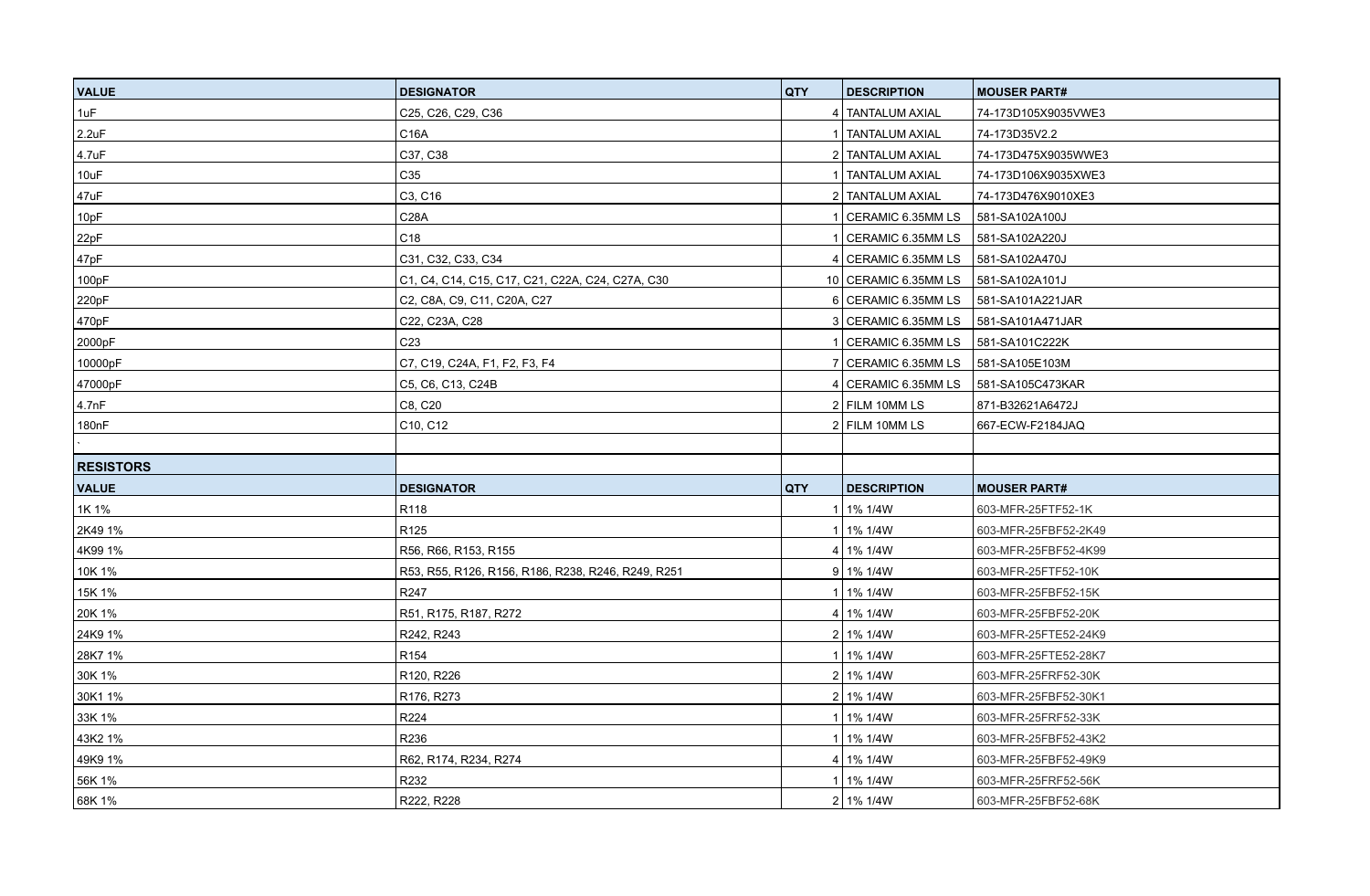| 75K 1%          | R271                                                             | 1 1% 1/4W   | 603-MFR-25FTE52-75K  |
|-----------------|------------------------------------------------------------------|-------------|----------------------|
| 91K 1%          | R230                                                             | 1 1% 1/4W   | 603-MFR-25FBF52-91K  |
| 100K 1%         | R12, R20, R30, R115, R223, R227, R231, R235, R239, R240          | 10 1% 1/4W  | 603-MFR-25FBF52-100K |
| 150K 1%         | R19A, R113                                                       | 2 1% 1/4W   | 603-MFR-25FBF52-150K |
| 121K 1%         | R21A, R123A                                                      | 2   1% 1/4W | 603-MFR-25FTE52-121K |
| 100R            | R15, R81, R119, R201, R284, R288                                 | 6 5% 1/4W   | 603-CFR-25JR-52100R  |
| 220R            | R64, R261                                                        | 2 5% 1/4W   | 603-CFR-25JR-52220R  |
| 470R            | R <sub>285</sub>                                                 | 1 5% 1/4W   | 603-CFR-25JB-52-470R |
| 680R            | R147, R148, R157, R272A, R292                                    | 5 5% 1/4W   | 603-CFR-25JB-52-680R |
| 820R            | R65                                                              | 1 5% 1/4W   | 603-CFR-25JB-52-820R |
| 1K              | R23, R144, R214A, R248A, R259, R263                              | 6 5%1/4W    | 660-CF1/4CT52R102J   |
| 1K8             | R208                                                             | 1 5% 1/4W   | 603-CFR-25JR-521K8   |
| 2K <sub>2</sub> | R177, R255                                                       | 2 5% 1/4W   | 603-CFR-25JR-522K2   |
| 3K3             | R143, R150, R216                                                 | 3 5% 1/4W   | 660-CF1/4CT52R332J   |
| 4K7             | R54, R172, R173, R248, R250, R258, R260, R262                    | 8 5%1/4W    | 603-CFR-25JB-52-4K7  |
| 6K8             | R27, R130, R142, R152, R179, R210A, R276A, R290                  | 8 5% 1/4W   | 603-CFR-25JB-52-6K8  |
|                 | R8, R18, R42, R46, R47, R56A, R60, R61, R67, R71, R73, R76, R79, |             |                      |
|                 | R88, R90, R91, R92, R96, R97, R102, R114, R161, R162, R164A,     |             |                      |
| 10K             |                                                                  | 45 5% 1/4W  | 603-CFR-25JB-52-10K  |
|                 | R169A, R178, R182, R192, R195, R206, R213, R220A, R221, R225,    |             |                      |
|                 | R229, R233, R237, R241, R244, R268, R275, R276, R278, R281, R294 |             |                      |
| 12K             | R165, R219, R280                                                 | 3 5% 1/4W   | 603-CFR-25JB-52-12K  |
| 15K             | R50, R158, R214, R279                                            | 4 5% 1/4W   | 603-CFR-25JB-52-15K  |
| 18K             | R185                                                             | 1 5% 1/4W   | 603-CFR-25JB-52-18K  |
| 22K             | R29, R131, R149, R209, R217, R218, R286, R290A                   | 8 5% 1/4W   | 603-CFR-25JB-52-22K  |
| 24K             | R49, R164                                                        | 2 5% 1/4W   | 603-CFR-25JB-52-24K  |
|                 | R16, R24, R48A, R68, R69, R85, R94, R95, R116, R145, R146, R163, |             |                      |
| 33K             |                                                                  | 19 5% 1/4W  | 603-CFR-25JB-52-33K  |
|                 | R181, R202, R205, R215, R283, R289, R293                         |             |                      |
| 39K             | R82, R196                                                        | 2 5% 1/4W   | 603-CFR-25JB-52-39K  |
| 47K             | R13, R25, R129, R180, R184                                       | 5 5% 1/4W   | 603-CFR-25JB-52-47K  |
| 56K             | R19, R113A                                                       | 2 5% 1/4W   | 660-CF1/4CT52R563J   |
| 62K             | R63                                                              | 1 5% 1/4W   | 603-CFR-25JB-52-62K  |
| 68K             | R9, R10, R21, R52, R103, R104, R123, R171, R212                  | 9 5% 1/4W   | 603-CFR-25JB-52-68K  |
| 82K             | R83, R291                                                        | 2 5% 1/4W   | 603-CFR-25JR-52-82K  |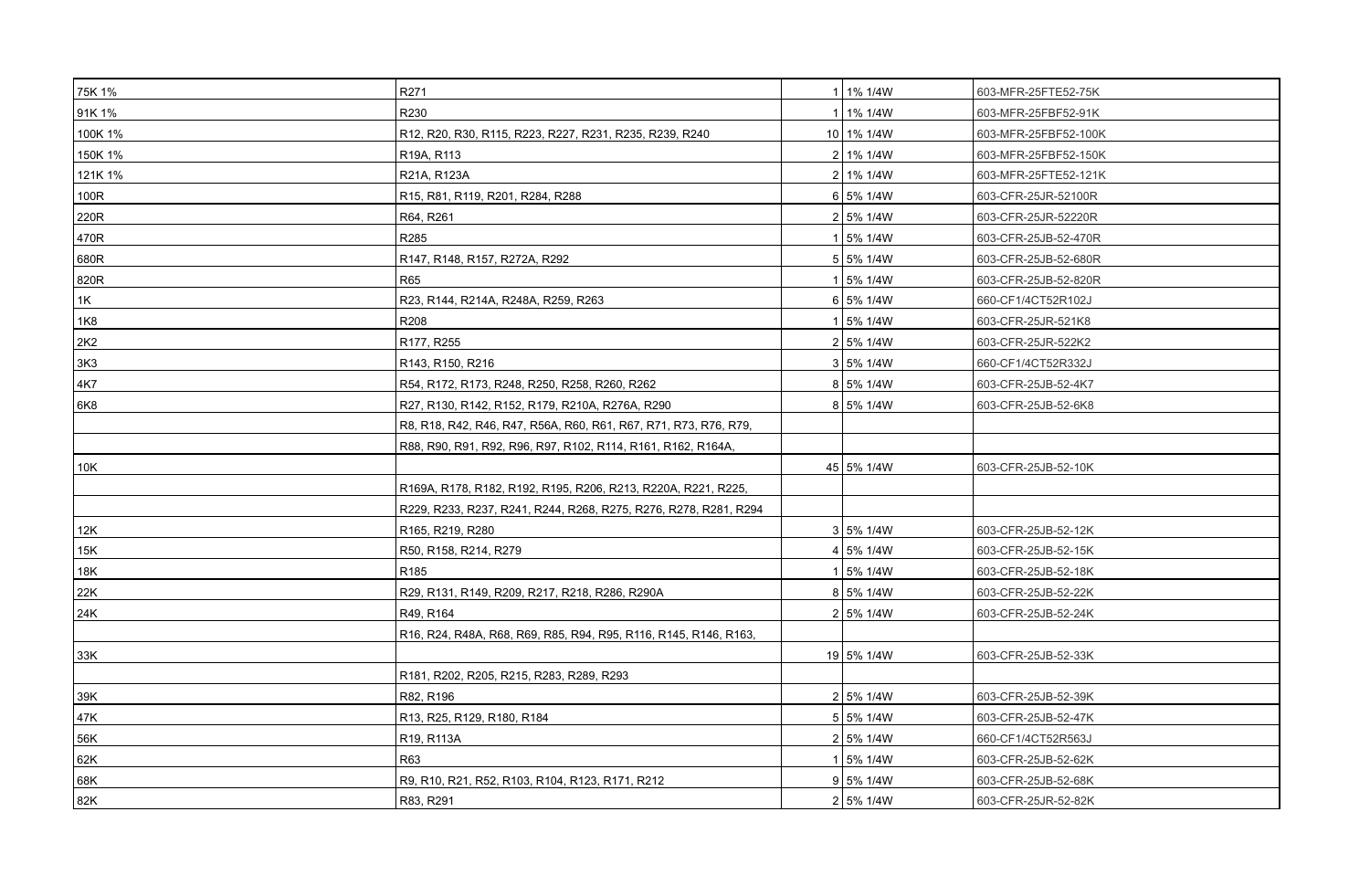|                                             | R26, R39, R43, R44, R59, R70, R72, R72A, R74, R89, R93, R98, R99, |            |                                      |                                                   |
|---------------------------------------------|-------------------------------------------------------------------|------------|--------------------------------------|---------------------------------------------------|
| 100K                                        | R101, R128, R132, R140, R141, R183, R193, R194, R197, R199, R207, |            | 28 5% 1/4W                           | 603-CFR-25JR-52100K                               |
|                                             | R256, R269, R270, R282                                            |            |                                      |                                                   |
| 130K                                        | R170, R204                                                        |            | 2 5% 1/4W                            | 603-CFR-25JR-52-130K                              |
| 150K                                        | R198, R203                                                        |            | 2 5% 1/4W                            | 603-CFR-25JR-52150K                               |
| 220K                                        | R <sub>121</sub>                                                  |            | 1 5% 1/4W                            | 603-CFR-25JB-52-220K                              |
| 240K                                        | R220                                                              |            | 1 5% 1/4W                            | 603-CFR-25JB-52-240K                              |
| 300K                                        | R204A, R257                                                       |            | 2 5% 1/4W                            | 660-CF1/4CT52R304J                                |
| 330K                                        | R28, R124                                                         |            | 2 5% 1/4W                            | 603-CFR-25JB-52-330K                              |
| 470K                                        | R40, R100, R211                                                   |            | 3 5% 1/4W                            | 603-CFR-25JB-52-470K                              |
| 1M                                          | R71A, R73A, R96A, R97A, R245A, R245B                              |            | 6 5%1/4W                             | 603-CFR-25JR-521M                                 |
| 1M2                                         | R245                                                              |            | 1 5% 1/4W                            | 603-CFR-25JB-52-1M2                               |
| 1M <sub>5</sub>                             | R27A, R130A                                                       |            | 2 5% 1/4W                            | 603-CFR-25JB-52-1M5                               |
| 3M <sub>3</sub>                             | R49A                                                              |            | 1 5% 1/4W                            | 603-CFR-25JB-52-3M3                               |
| 4M7                                         | R41                                                               |            | 1 5% 1/4W                            | 603-CFR-25JR-524M7                                |
| 10M                                         | <b>R281A</b>                                                      |            | 1 5% 1/4W                            | 603-CFR-25JB-52-10M                               |
| 1R                                          | R1                                                                |            | 1 5%1W                               | 588-OM10G5E-R58                                   |
| 1K                                          | R22, R122                                                         |            | 2 TEMPCO                             | https://www.thonk.co.uk/shop/tempco-resistor-krl- |
|                                             |                                                                   |            |                                      | bantry-3500ppm-x2/                                |
| 20K                                         | TR1                                                               |            | 1 SINGLE TURN                        | 652-3362P-1-203LF                                 |
| 5K                                          | TR2, TR3                                                          |            | 2 SINGLE TURN                        | 652-3362P-1-502LF                                 |
| <b>MISC</b>                                 |                                                                   |            |                                      |                                                   |
| <b>VALUE</b>                                | <b>DESIGNATOR</b>                                                 | <b>QTY</b> | <b>DESCRIPTION</b>                   | <b>MOUSER PART#</b>                               |
| 1/8" TO 1/4" SHAFT ADAPTER                  |                                                                   |            | 2 FOR PRV6 POTS                      | 506-KR104                                         |
| <b>HEADER</b>                               | PLD1, PLD2                                                        |            | 2 2x13 MALE HEADER                   | 517-929836-01-26-RK                               |
| <b>VTL5C3/2</b>                             | V-A, V-B, V-D, V-G, V-H                                           |            | 5   DUAL VACTROL                     | https://www.thonk.co.uk/shop/vactrols-vtl/        |
| VTL5C3                                      | V-C, V-E, V-F                                                     |            | 3 SINGLE VACTROL                     | https://www.thonk.co.uk/shop/vactrols-vtl/        |
|                                             |                                                                   |            |                                      | 2 26PIN RIBBON CABLE EBAY ITEM # 231938545446     |
|                                             |                                                                   |            | 1   POWER CONNECTOR   587-306-50-010 |                                                   |
|                                             |                                                                   |            | 4   15MM F-F STANDOFF                | 855-R30-1001502                                   |
|                                             |                                                                   |            | 4 30MM F-F STANDOFF                  | 855-R30-1003002                                   |
| <b>NOTES:</b>                               |                                                                   |            |                                      |                                                   |
| ON THE MAIN PCB COMPONENT DESIGNATION SHEET |                                                                   |            |                                      |                                                   |
| BLUE RESISTORS ARE THE TEMPCOS.             |                                                                   |            |                                      |                                                   |
| ORANGE IS A 10K CHANGE.                     |                                                                   |            |                                      | 291-10K-RC                                        |